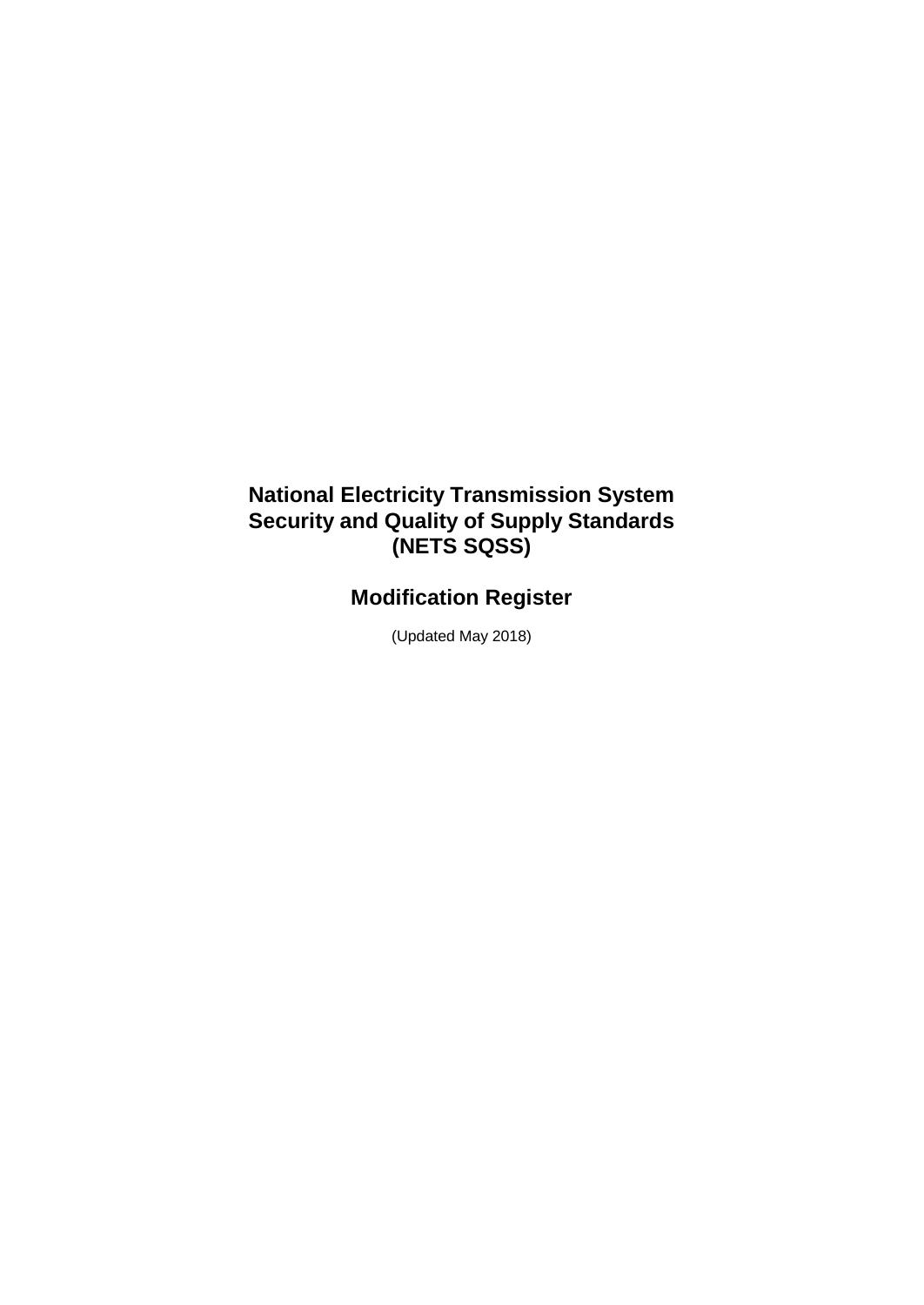#### **Modification Summary**

Dates in **bold** are confirmed dates, while dates in *italics* are anticipated dates for future milestones.

| <b>SQSS</b><br><b>GSR</b><br>No. | <b>Title</b>                                                      | <b>Modification</b><br>roposal Raised<br>Proposal | Stage<br>Workgroup | Previous<br>Workgroup<br>Meeting | $\frac{6}{5}$<br>Next Workgro<br>Meeting | Approved<br>anel<br>Workgroup<br>Ő.<br>eview<br>Report<br>by Rev | Published<br>2            | Closed<br>$\overline{c}$  | Responses<br>Received     | $\mathbf{S}$<br>Modification<br>Authority<br>Submitted<br>Report | Authority<br>Decision     | Implementation<br>Date    |
|----------------------------------|-------------------------------------------------------------------|---------------------------------------------------|--------------------|----------------------------------|------------------------------------------|------------------------------------------------------------------|---------------------------|---------------------------|---------------------------|------------------------------------------------------------------|---------------------------|---------------------------|
| 012                              | <b>Treatment of Interconnectors</b>                               | 5 October<br>2010                                 | $\rightarrow$      | 24 May<br>2017                   | $\boldsymbol{\mathsf{x}}$                | $\boldsymbol{\mathsf{x}}$                                        | $\boldsymbol{\mathsf{x}}$ | $\boldsymbol{\mathsf{x}}$ | $\boldsymbol{\mathsf{x}}$ | $\pmb{\times}$                                                   | $\boldsymbol{\mathsf{x}}$ | $\boldsymbol{\mathsf{x}}$ |
| 016                              | <b>Embedded Generation</b><br>Assumptions                         | 22 July<br>2013                                   | $\rightarrow$      | 11<br><b>January</b><br>2017     | $\rightarrow$                            | 4 Dec<br>2017                                                    | 6 Dec<br>2017             | 3 Jan<br>2018             | $\rightarrow$             | 28 Feb<br>2018                                                   | <b>TBC</b>                |                           |
| 018                              | Treatment of Sub-<br>Synchronous Oscillations in<br>the NETS SQSS | 4 December<br>2013                                | $\rightarrow$      | $\rightarrow$                    | $\rightarrow$                            | 2 Dec<br>2015                                                    | 11 April<br>2016          | 09 May<br>2016            | $\rightarrow$             | 31 Jan<br>2017                                                   | 7 March<br>2017           | <b>TBC</b>                |
| 022                              | Security and Economy<br><b>Required Transfer Conditions</b>       | 1 June 2016                                       | $\rightarrow$      | 24 May<br>2014                   | <b>TBC</b>                               |                                                                  |                           |                           |                           |                                                                  |                           |                           |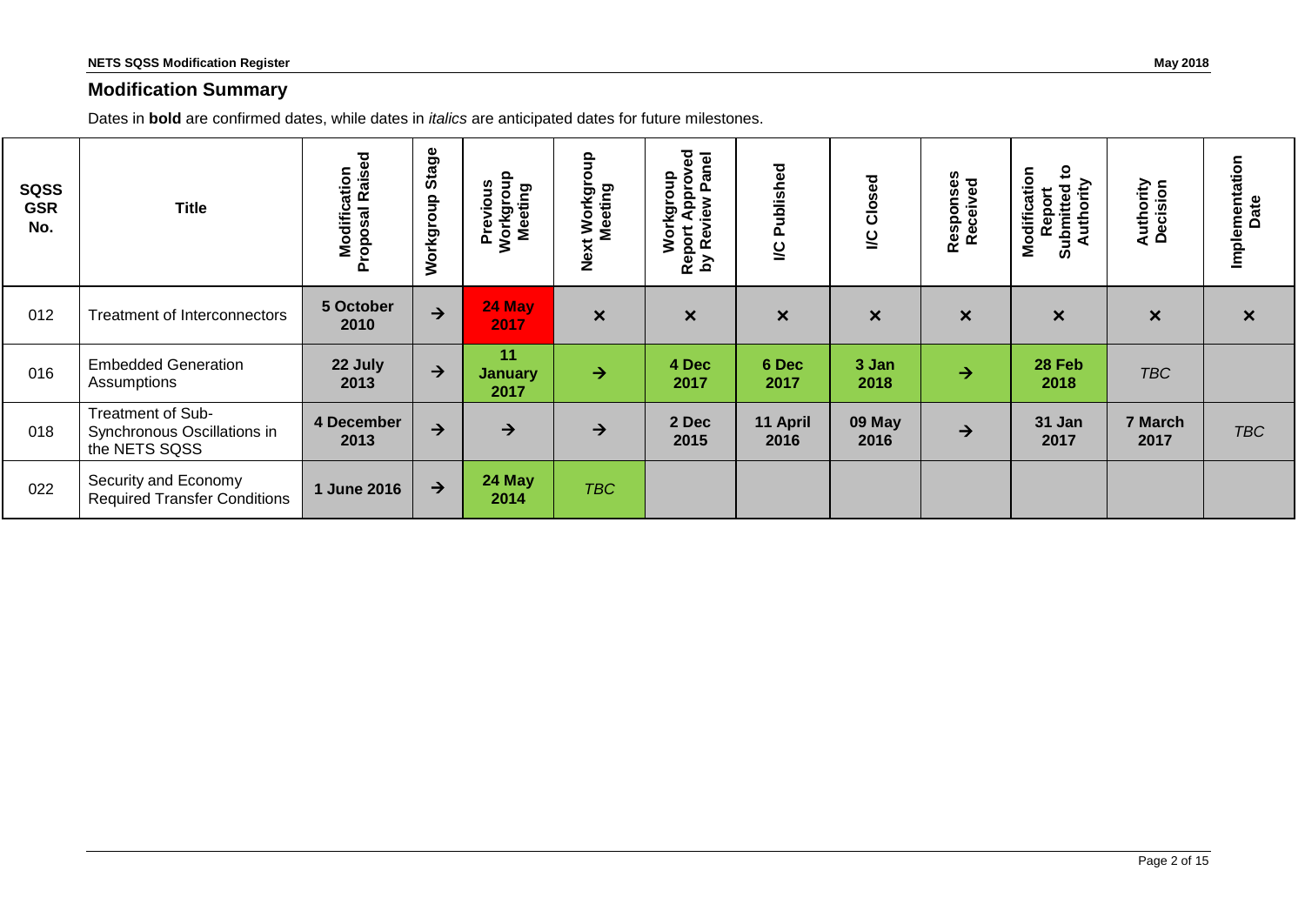### **Ongoing Modifications**

| <b>SQSS GSR No.</b>                                                                                                                                                                                                                                                                                                                                                                                                                                                                                                                                                                                                                    | 012                                                                                                  |                 |
|----------------------------------------------------------------------------------------------------------------------------------------------------------------------------------------------------------------------------------------------------------------------------------------------------------------------------------------------------------------------------------------------------------------------------------------------------------------------------------------------------------------------------------------------------------------------------------------------------------------------------------------|------------------------------------------------------------------------------------------------------|-----------------|
| Title                                                                                                                                                                                                                                                                                                                                                                                                                                                                                                                                                                                                                                  | <b>Treatment of Interconnectors</b>                                                                  |                 |
| <b>Proposer</b>                                                                                                                                                                                                                                                                                                                                                                                                                                                                                                                                                                                                                        | NETS SQSS Review Panel Secretary on behalf of the Three Transmission Licensees (SHETL, SPT and NGET) |                 |
| <b>Submitted</b>                                                                                                                                                                                                                                                                                                                                                                                                                                                                                                                                                                                                                       | 5 October 2010                                                                                       |                 |
|                                                                                                                                                                                                                                                                                                                                                                                                                                                                                                                                                                                                                                        | <b>Modification Description</b>                                                                      | <b>Progress</b> |
| GSR012 was raised to consider the appropriate treatment of interconnectors<br>within the NETS SQSS.<br>There are significant new interconnections to external systems currently under<br>construction and more are planned. Interconnectors can result in large changes<br>in flows within short timescales across the transmission system. It is therefore<br>important to understand the implications and means of managing greater<br>interconnection and market coupling with other European nations, including the<br>extent to which interconnector flow can be relied upon to meet demand and<br>avoid constraining generation. |                                                                                                      | ×               |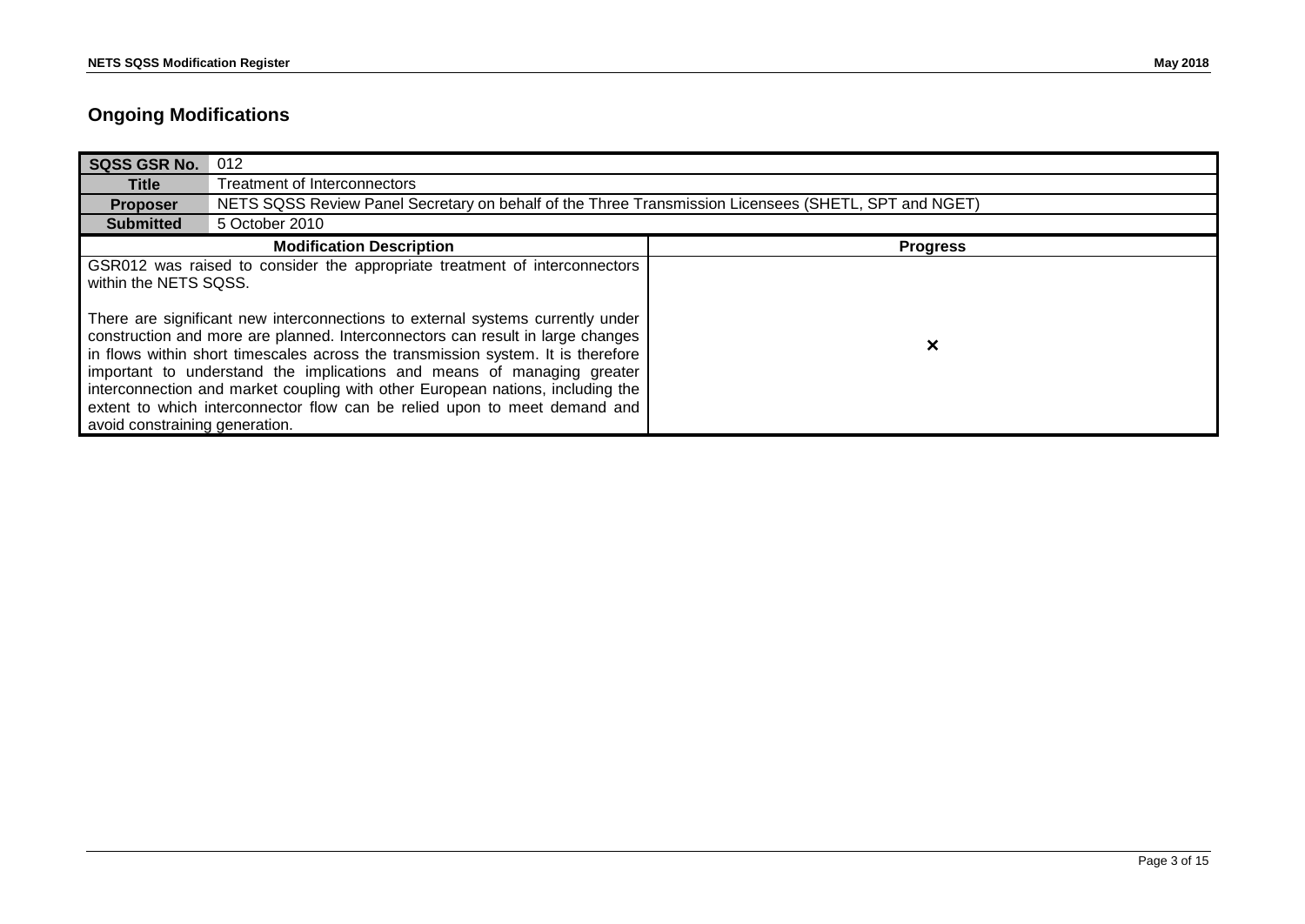| <b>SQSS GSR No.</b>         | 016                                                                                                                                                                                                                                                                                                                                                                                                                                                                                                                                                                                                                                                                                                                                                                                                                                                                                                                                                                                                                                                                                                                                                                               |                                                                                                                                                                                                                                                                                                                                                                                                                                                                                                                                                                                                                                                                                                                                                                                                                                                                                                                                                                                                                     |
|-----------------------------|-----------------------------------------------------------------------------------------------------------------------------------------------------------------------------------------------------------------------------------------------------------------------------------------------------------------------------------------------------------------------------------------------------------------------------------------------------------------------------------------------------------------------------------------------------------------------------------------------------------------------------------------------------------------------------------------------------------------------------------------------------------------------------------------------------------------------------------------------------------------------------------------------------------------------------------------------------------------------------------------------------------------------------------------------------------------------------------------------------------------------------------------------------------------------------------|---------------------------------------------------------------------------------------------------------------------------------------------------------------------------------------------------------------------------------------------------------------------------------------------------------------------------------------------------------------------------------------------------------------------------------------------------------------------------------------------------------------------------------------------------------------------------------------------------------------------------------------------------------------------------------------------------------------------------------------------------------------------------------------------------------------------------------------------------------------------------------------------------------------------------------------------------------------------------------------------------------------------|
| <b>Title</b>                | <b>Embedded Generation Assumptions</b>                                                                                                                                                                                                                                                                                                                                                                                                                                                                                                                                                                                                                                                                                                                                                                                                                                                                                                                                                                                                                                                                                                                                            |                                                                                                                                                                                                                                                                                                                                                                                                                                                                                                                                                                                                                                                                                                                                                                                                                                                                                                                                                                                                                     |
| <b>Proposer</b>             | Vandad Hamidi (NGET)                                                                                                                                                                                                                                                                                                                                                                                                                                                                                                                                                                                                                                                                                                                                                                                                                                                                                                                                                                                                                                                                                                                                                              |                                                                                                                                                                                                                                                                                                                                                                                                                                                                                                                                                                                                                                                                                                                                                                                                                                                                                                                                                                                                                     |
| <b>Submitted</b>            | 22 July 2013                                                                                                                                                                                                                                                                                                                                                                                                                                                                                                                                                                                                                                                                                                                                                                                                                                                                                                                                                                                                                                                                                                                                                                      |                                                                                                                                                                                                                                                                                                                                                                                                                                                                                                                                                                                                                                                                                                                                                                                                                                                                                                                                                                                                                     |
|                             | <b>Modification Description</b>                                                                                                                                                                                                                                                                                                                                                                                                                                                                                                                                                                                                                                                                                                                                                                                                                                                                                                                                                                                                                                                                                                                                                   | <b>Progress</b>                                                                                                                                                                                                                                                                                                                                                                                                                                                                                                                                                                                                                                                                                                                                                                                                                                                                                                                                                                                                     |
| across GB.<br>calculations. | GSR016 was raised to specify how embedded generation should be treated in<br>Chapter 4 MITS studies. The GSR009 modification to the NETS SQSS in 2011<br>specified certain scaling factors for various types of generation (based on fuel<br>type) with different scaling factors under the economy and security criteria.<br>These scaling factors are only considered for "large" power stations (i.e.<br>generation over 100MW in England and Wales).<br>Boundary transfer calculations are performed assuming static net demand within<br>the boundaries. The net demand is supplied to transmission companies as part<br>of Week 24 Data submissions from the DNOs. Given the increase in the<br>penetration of embedded generation, it is no longer possible to accurately<br>calculate boundary transfers without considering the impact of embedded<br>generators within the boundaries. To date, there is no standard treatment of<br>embedded generation in the DNO submissions, leading to various assumptions<br>It is therefore recommended to amend the NETS SQSS to explicitly specify how<br>to include the impact of small and medium power stations on boundary | <b>Modification Proposal</b><br>The Modification Proposal was proposed at the NETS SQSS Review Panel<br>meeting on 22 July 2013 where the NETS SQSS Review Panel determined that<br>the Modification Proposal will progress to a Workgroup, subject to ratification of<br>the Terms of Reference.<br>Workgroup<br>The NETS SQSS Review Panel determined that a Workgroup was required to<br>investigate these issues. The Terms of Reference have been agreed by the<br>NETS SQSS Review Panel and a Workgroup has been established with<br>Workgroup Meetings in progress. The Draft Workgroup Report is currently being<br>reviewed by the Workgroup.<br><b>Industry Consultation</b><br>GSR016 was published for Industry Consultation on 6 December 2017 and<br>closed on 3 January 2018.<br><b>Modification Report</b><br>The GSR016 Modification Report was submitted to the Authority on 28 February<br>2018.<br><b>Authority Decision &amp; Implementation</b><br>GSR016 is awaiting an Authority decision. |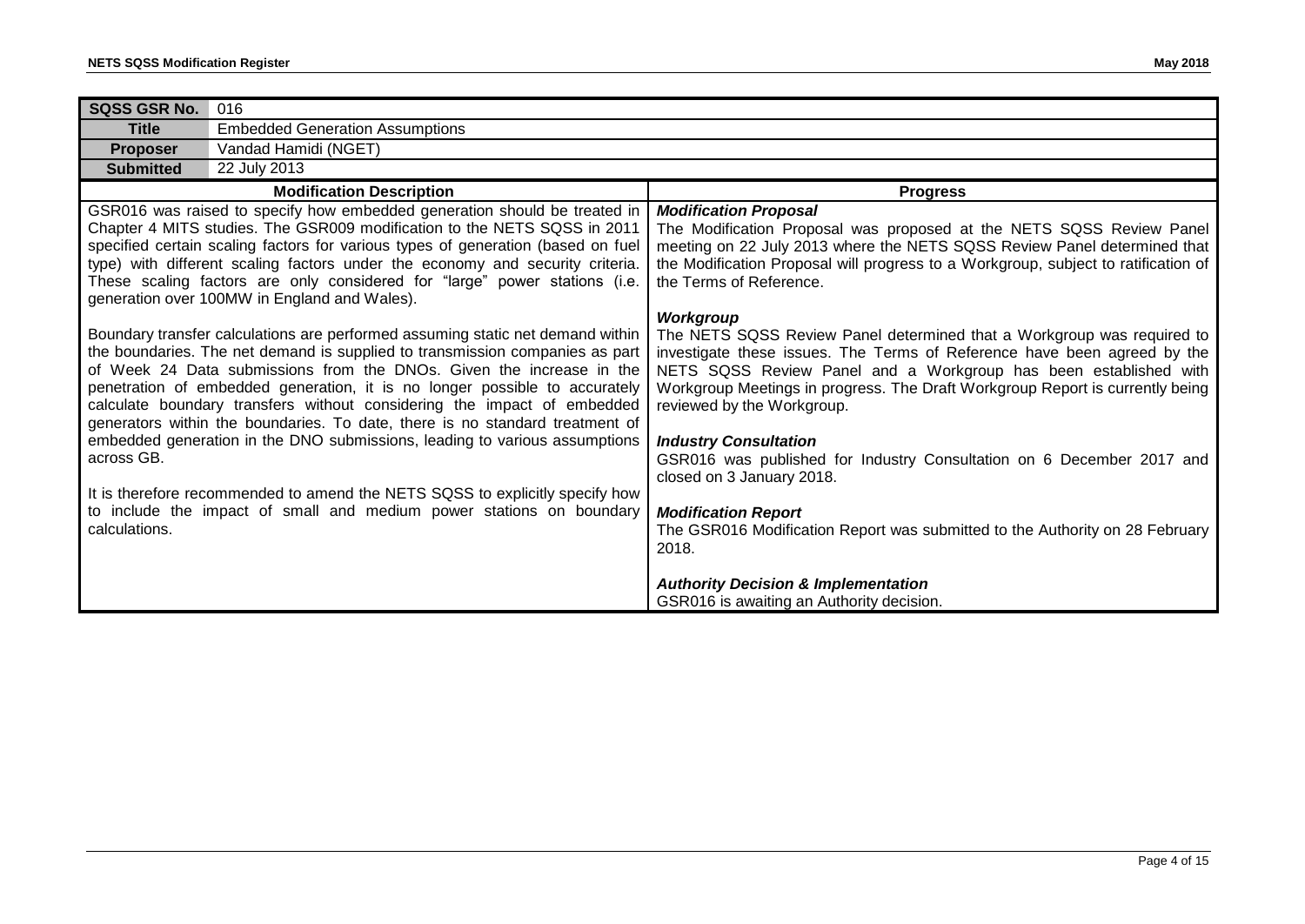| SQSS GSR No.<br>018                                                                                                                                                                                                                                                                                                                                                                                                                                                                                                                                                                                                              |                                                                                                                                                                                                                                                                                                                                                                                                                                                                                                                                                                                                                                                                                                                                                                                                              |
|----------------------------------------------------------------------------------------------------------------------------------------------------------------------------------------------------------------------------------------------------------------------------------------------------------------------------------------------------------------------------------------------------------------------------------------------------------------------------------------------------------------------------------------------------------------------------------------------------------------------------------|--------------------------------------------------------------------------------------------------------------------------------------------------------------------------------------------------------------------------------------------------------------------------------------------------------------------------------------------------------------------------------------------------------------------------------------------------------------------------------------------------------------------------------------------------------------------------------------------------------------------------------------------------------------------------------------------------------------------------------------------------------------------------------------------------------------|
| Treatment of Sub-Synchronous Oscillations in the NETS SQSS<br><b>Title</b>                                                                                                                                                                                                                                                                                                                                                                                                                                                                                                                                                       |                                                                                                                                                                                                                                                                                                                                                                                                                                                                                                                                                                                                                                                                                                                                                                                                              |
| Graham Stein (NGET)<br><b>Proposer</b>                                                                                                                                                                                                                                                                                                                                                                                                                                                                                                                                                                                           |                                                                                                                                                                                                                                                                                                                                                                                                                                                                                                                                                                                                                                                                                                                                                                                                              |
| 4 December 2013<br><b>Submitted</b>                                                                                                                                                                                                                                                                                                                                                                                                                                                                                                                                                                                              |                                                                                                                                                                                                                                                                                                                                                                                                                                                                                                                                                                                                                                                                                                                                                                                                              |
| <b>Modification Description</b>                                                                                                                                                                                                                                                                                                                                                                                                                                                                                                                                                                                                  | <b>Progress</b>                                                                                                                                                                                                                                                                                                                                                                                                                                                                                                                                                                                                                                                                                                                                                                                              |
| A number of Transmission Licensees and Transmission Users are in the<br>process of enhancing their networks or connecting generation using Series<br>Capacitor and / or HVDC technology. Both of these types of equipment can<br>cause sub-synchronous oscillations (SSO) to occur by interacting with other<br>User's equipment in the form of sub-synchronous resonance (SSR) or sub-<br>synchronous torsional interaction (SSTI).                                                                                                                                                                                             | <b>Modification Proposal</b><br>The Modification Proposal was proposed at the NETS SQSS Review Panel<br>meeting on 4 December 2013 where the NETS SQSS Review Panel determined<br>that the Modification Proposal will progress to a Workgroup, subject to<br>ratification of the Terms of Reference.                                                                                                                                                                                                                                                                                                                                                                                                                                                                                                         |
| The Grid Code Review Panel Paper: "Suppression of Sub-Synchronous<br>Resonance from Series Compensators" (pp13/54) proposed changes to the Grid<br>Code to place obligations on Transmission Licensees to mitigate SSR where<br>Series Compensation is deployed. The Grid Code Review Panel asked that<br>these proposals be given further consideration in light of concerns raised by<br>Transmission Licensees about how and where any SSR related obligations are<br>expressed within the transmission frameworks. The Grid Code Review Panel<br>also asked whether there was a need to capture SSR and SSTI within the NETS | Workgroup<br>The NETS SQSS Review Panel determined that a Workgroup was required to<br>investigate these issues. The Terms of Reference were approved at the 2 April<br>2014 NETS SQSS Review Panel and a Workgroup has been established. The<br>Workgroup Report was presented and approved at the 2 December 2015 NETS<br>SQSS Review Panel. This shall now proceed to industry consultation in due<br>course.<br><b>Industry Consultation</b>                                                                                                                                                                                                                                                                                                                                                             |
| SQSS.                                                                                                                                                                                                                                                                                                                                                                                                                                                                                                                                                                                                                            | An Industry Consultation was published on 11 April 2016 with a closing date of<br>09 May 2016.<br><b>Modification Report</b><br>A Modification Report that summarises the Industry Consultation responses has<br>been produced and submitted to the Authority for a decision. The Modification<br>was sent back by the authority with a request for further work to be done. The<br>Modification Report was re-submitted to the Authority.<br><b>Authority Decision &amp; Implementation</b><br>GSR018 was re-submitted to the Authority for a decision on 31 January 2017.<br>The Authority made a decision on 7 March 2017 and deemed that as the<br>Modification is not time critical a statutory consultation will be issued in due<br>course, such as when the Authority issue a decision on other SQSS |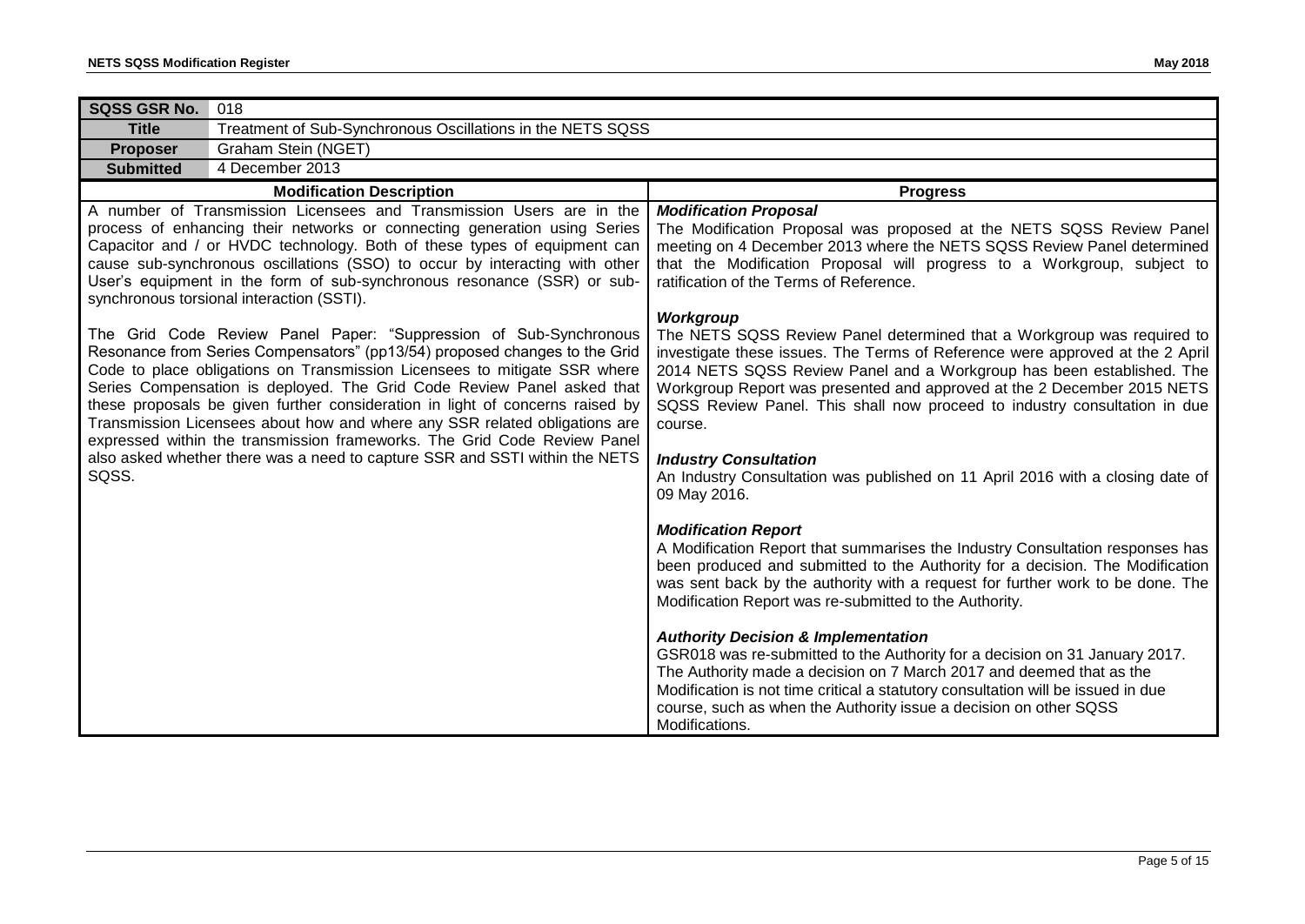| <b>SQSS GSR No.</b>    | 022                                                                                                                                                       |                                                                                                                                                                                                                                                                                                                                                                                                                                                                                                                                                                                                                              |
|------------------------|-----------------------------------------------------------------------------------------------------------------------------------------------------------|------------------------------------------------------------------------------------------------------------------------------------------------------------------------------------------------------------------------------------------------------------------------------------------------------------------------------------------------------------------------------------------------------------------------------------------------------------------------------------------------------------------------------------------------------------------------------------------------------------------------------|
|                        |                                                                                                                                                           |                                                                                                                                                                                                                                                                                                                                                                                                                                                                                                                                                                                                                              |
| <b>Title</b>           | Security and Economy Required Transfer Conditions                                                                                                         |                                                                                                                                                                                                                                                                                                                                                                                                                                                                                                                                                                                                                              |
| <b>Proposer</b>        | <b>NGET</b>                                                                                                                                               |                                                                                                                                                                                                                                                                                                                                                                                                                                                                                                                                                                                                                              |
| <b>Submitted</b>       | 1 June 2016                                                                                                                                               |                                                                                                                                                                                                                                                                                                                                                                                                                                                                                                                                                                                                                              |
|                        | <b>Modification Description</b>                                                                                                                           | <b>Progress</b>                                                                                                                                                                                                                                                                                                                                                                                                                                                                                                                                                                                                              |
| generation technology. | The Workgroup considers issues and interactions that arise when applying<br>NETS SQSS Section 4 criteria due to the availability of generation and due to | <b>Modification Proposal</b><br>The Modification Proposal was proposed at the NETS SQSS Review Panel<br>meeting on 1 June 2016 where the NETS SQSS Review Panel determined that<br>nominations for the Workgroup would be sent out and Terms of Reference<br>agreed.<br>Workgroup<br>The amended Terms of Reference were agreed at Panel on 8 February 2017.<br><b>Industry Consultation</b><br>GSR022 has not yet progressed to this stage.<br><b>Modification Report</b><br>GSR022 has not yet progressed to this stage.<br><b>Authority Decision &amp; Implementation</b><br>GSR022 has not yet progressed to this stage. |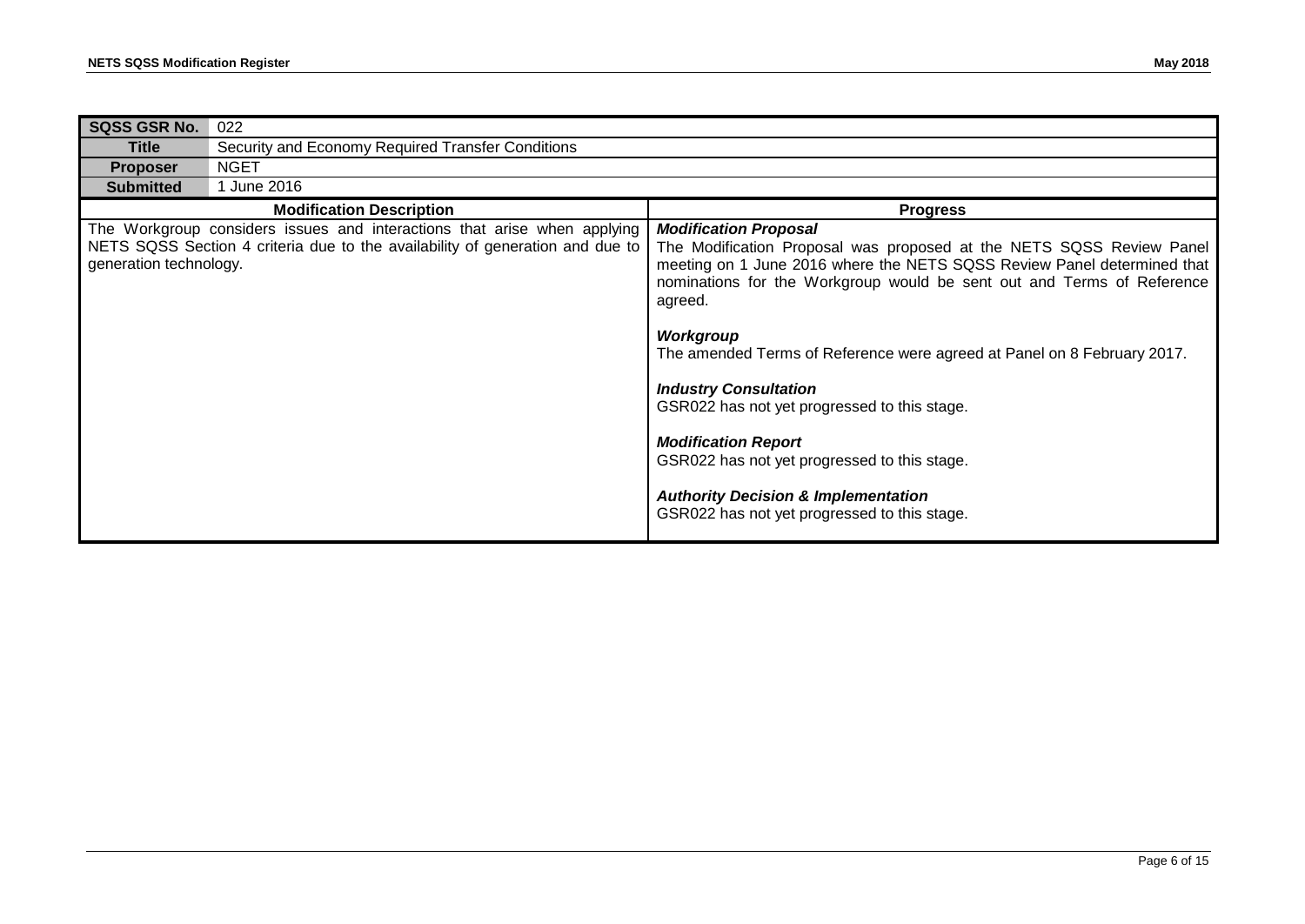#### **Concluded Modifications**

| <b>SQSS GSR No.</b> | 008                                                                                                  |                                                                                                                                                                                                                                        |  |
|---------------------|------------------------------------------------------------------------------------------------------|----------------------------------------------------------------------------------------------------------------------------------------------------------------------------------------------------------------------------------------|--|
| Title               | Regional Variations and Wider Issues                                                                 |                                                                                                                                                                                                                                        |  |
| <b>Proposer</b>     | NETS SQSS Review Panel Secretary on behalf of the Three Transmission Licensees (SHETL, SPT and NGET) |                                                                                                                                                                                                                                        |  |
| <b>Submitted</b>    | 2008                                                                                                 |                                                                                                                                                                                                                                        |  |
|                     | <b>Modification Description</b>                                                                      | <b>Progress</b>                                                                                                                                                                                                                        |  |
|                     | GSR008 seeks to undertake a "fundamental review" of the NETS SQSS.                                   | <b>Modification Proposal</b>                                                                                                                                                                                                           |  |
|                     |                                                                                                      | Workgroup                                                                                                                                                                                                                              |  |
|                     |                                                                                                      | <b>Industry Consultation</b><br>An Industry Consultation was published on 23 April 2010 with a closing date of 4<br>June 2010. A number of responses were received.                                                                    |  |
|                     |                                                                                                      | <b>Modification Report</b><br>A Modification Report has been prepared and submitted to the Authority for a<br>decision.                                                                                                                |  |
|                     |                                                                                                      | <b>Authority Decision &amp; Implementation</b><br>GSR008 was submitted to the Authority for a decision on 19 October 2011. The<br>Authority made a decision on 4 July 2016 and the modification was implemented<br>on 8 February 2017. |  |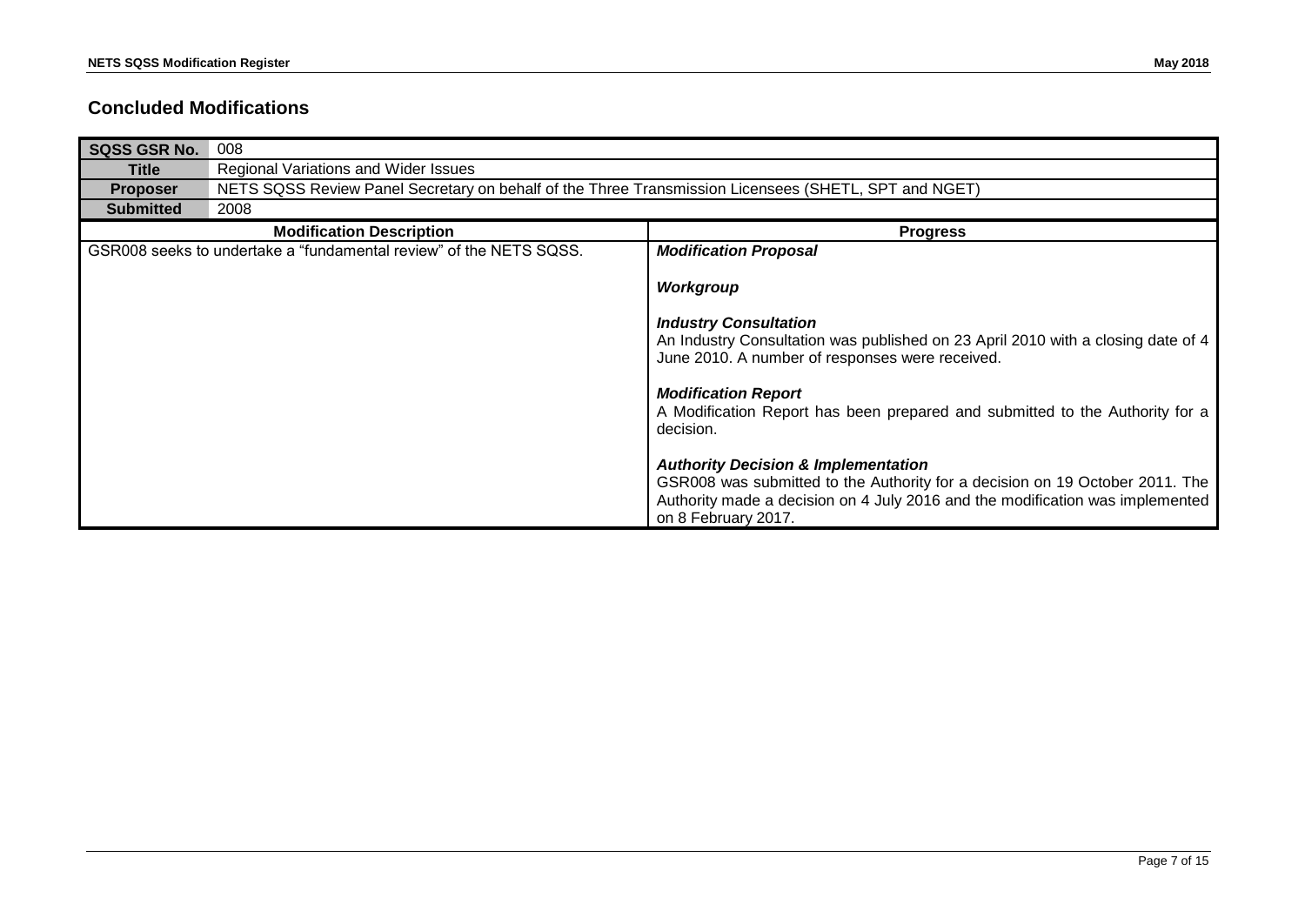| <b>SQSS GSR No.</b>             | 010                                                                                                                                                                                                                                                                                                                                                                                                                                                                                                                                                                                                                                                                                                                                                                                                                                                                                                                                                                                                                                                                                                                                                                                                                                                                                                                                                                                                                                                                                 |                                                                                                                                                                                                                                                                                                                                                                                                                                                                                                                                                                                                                                                                                                                                                                                                                                                                                                                                                                                                                                                                                                                                                                                                                                                                                      |
|---------------------------------|-------------------------------------------------------------------------------------------------------------------------------------------------------------------------------------------------------------------------------------------------------------------------------------------------------------------------------------------------------------------------------------------------------------------------------------------------------------------------------------------------------------------------------------------------------------------------------------------------------------------------------------------------------------------------------------------------------------------------------------------------------------------------------------------------------------------------------------------------------------------------------------------------------------------------------------------------------------------------------------------------------------------------------------------------------------------------------------------------------------------------------------------------------------------------------------------------------------------------------------------------------------------------------------------------------------------------------------------------------------------------------------------------------------------------------------------------------------------------------------|--------------------------------------------------------------------------------------------------------------------------------------------------------------------------------------------------------------------------------------------------------------------------------------------------------------------------------------------------------------------------------------------------------------------------------------------------------------------------------------------------------------------------------------------------------------------------------------------------------------------------------------------------------------------------------------------------------------------------------------------------------------------------------------------------------------------------------------------------------------------------------------------------------------------------------------------------------------------------------------------------------------------------------------------------------------------------------------------------------------------------------------------------------------------------------------------------------------------------------------------------------------------------------------|
| <b>Title</b>                    | Review of Onshore Generation Connection Criteria                                                                                                                                                                                                                                                                                                                                                                                                                                                                                                                                                                                                                                                                                                                                                                                                                                                                                                                                                                                                                                                                                                                                                                                                                                                                                                                                                                                                                                    |                                                                                                                                                                                                                                                                                                                                                                                                                                                                                                                                                                                                                                                                                                                                                                                                                                                                                                                                                                                                                                                                                                                                                                                                                                                                                      |
| <b>Proposer</b>                 | NETS SQSS Review Panel Secretary on behalf of the Three Transmission Licensees (SHETL, SPT and NGET)                                                                                                                                                                                                                                                                                                                                                                                                                                                                                                                                                                                                                                                                                                                                                                                                                                                                                                                                                                                                                                                                                                                                                                                                                                                                                                                                                                                |                                                                                                                                                                                                                                                                                                                                                                                                                                                                                                                                                                                                                                                                                                                                                                                                                                                                                                                                                                                                                                                                                                                                                                                                                                                                                      |
| <b>Submitted</b>                | 5 October 2010                                                                                                                                                                                                                                                                                                                                                                                                                                                                                                                                                                                                                                                                                                                                                                                                                                                                                                                                                                                                                                                                                                                                                                                                                                                                                                                                                                                                                                                                      |                                                                                                                                                                                                                                                                                                                                                                                                                                                                                                                                                                                                                                                                                                                                                                                                                                                                                                                                                                                                                                                                                                                                                                                                                                                                                      |
|                                 | <b>Modification Description</b>                                                                                                                                                                                                                                                                                                                                                                                                                                                                                                                                                                                                                                                                                                                                                                                                                                                                                                                                                                                                                                                                                                                                                                                                                                                                                                                                                                                                                                                     | <b>Progress</b>                                                                                                                                                                                                                                                                                                                                                                                                                                                                                                                                                                                                                                                                                                                                                                                                                                                                                                                                                                                                                                                                                                                                                                                                                                                                      |
| Generation Connection Criteria. | GSR010 was raised to continue the work of Workgroup 2 (WG2) of the<br>fundamental NETS SQSS Review (GSR008) which had been investigating<br>Presently the NETS SQSS specifies the same standard of connection for all<br>generators. However, customers can voluntarily opt for a less robust connection<br>if they consider the financial implications of doing so to be favourable, providing<br>they do not adversely affect other users.<br>WG2 considered that providing a firm connection for a small intermittent<br>generator could be uneconomic but that such customers may be nervous to<br>accept a non-standard connection. WG2 therefore proposed a deterministic<br>methodology that specifies different minimum connection robustness for<br>different generator capacities and source-fuel load factors. It was proposed that<br>all tiers of connection would be adequate for the full capacity of generation<br>during system intact conditions but that the different tiers would provide varying<br>levels of capacity following different types of faults. The connection standard<br>would be both a default design and a minimum standard - customers could<br>voluntarily opt for a more robust connection but could not opt for a less robust<br>connection. In other words, a small intermittent generator could still opt to<br>'upgrade' to a firm connection but a large base load generator could not<br>'downgrade' to a lower connection standard. | <b>Modification Proposal</b><br>The Modification Proposal was proposed at the Industry Workshop on 5 October<br>2010 where the NETS SQSS Review Panel determined that the Modification<br>Proposal will progress to a Workgroup.<br>Workgroup<br>The NETS SQSS Review Panel determined that a Workgroup was required to<br>investigate the issues around Onshore Generation Connection Criteria. The<br>Terms of Reference have been agreed by the NETS SQSS Review Panel and<br>the first Workgroup meeting took place in February 2011.<br><b>Industry Consultation</b><br>An Industry Consultation was published on 18 June 2012 with a closing date of<br>17 August 2012. Three responses were received (E.ON, International Power and<br>SHETL).<br><b>Modification Report</b><br>The decision was taken at the 1 April 2015 NETS SQSS Review Panel that a<br>Guidance Note shall formally replace any official submission to the Authority to<br>request a change to the NETS SQSS.<br><b>Authority Decision &amp; Implementation</b><br>The Guidance Note negates the need for a change to the NETS SQSS and<br>therefore no Authority decision is required. GSR010: Review of Onshore Entry<br>Criteria is therefore considered as concluded and closed and shall be removed |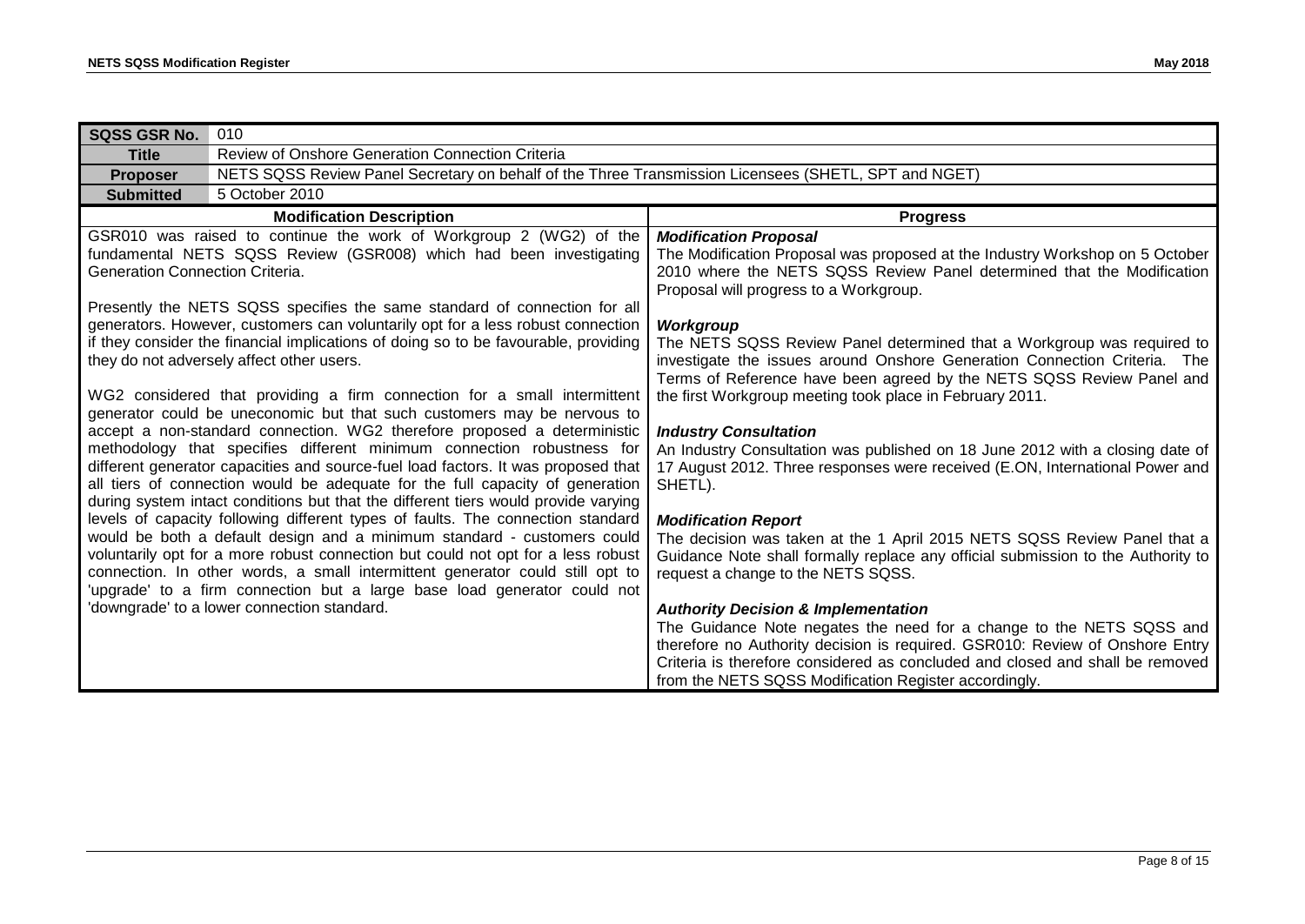| <b>SQSS GSR No.</b>                                                                                                                                                                                                                                                                                                                                                                                                                                                                    | 011                                                                                                  |                                                                                                                                                                                                                                                                                                                                                                                                                                                                                                                                                                         |
|----------------------------------------------------------------------------------------------------------------------------------------------------------------------------------------------------------------------------------------------------------------------------------------------------------------------------------------------------------------------------------------------------------------------------------------------------------------------------------------|------------------------------------------------------------------------------------------------------|-------------------------------------------------------------------------------------------------------------------------------------------------------------------------------------------------------------------------------------------------------------------------------------------------------------------------------------------------------------------------------------------------------------------------------------------------------------------------------------------------------------------------------------------------------------------------|
| <b>Title</b>                                                                                                                                                                                                                                                                                                                                                                                                                                                                           | <b>Review of Offshore Networks</b>                                                                   |                                                                                                                                                                                                                                                                                                                                                                                                                                                                                                                                                                         |
| <b>Proposer</b>                                                                                                                                                                                                                                                                                                                                                                                                                                                                        | NETS SQSS Review Panel Secretary on behalf of the Three Transmission Licensees (SHETL, SPT and NGET) |                                                                                                                                                                                                                                                                                                                                                                                                                                                                                                                                                                         |
| <b>Submitted</b>                                                                                                                                                                                                                                                                                                                                                                                                                                                                       | 5 October 2010                                                                                       |                                                                                                                                                                                                                                                                                                                                                                                                                                                                                                                                                                         |
| <b>Modification Description</b>                                                                                                                                                                                                                                                                                                                                                                                                                                                        |                                                                                                      | <b>Progress</b>                                                                                                                                                                                                                                                                                                                                                                                                                                                                                                                                                         |
| GSR011 was raised to develop NETS SQSS criteria applicable to interconnected<br>offshore networks.<br>The current standards provide criteria for radially connected windfarms.<br>However, there is a need for criteria to guide the cost-effective development of<br>interconnected offshore transmission networks suitable for connecting very large<br>wind farms (>1500MW), located far from shore (100-300km), such as those<br>proposed in the Crown Estate's Round 3 programme. |                                                                                                      | <b>Modification Proposal</b><br>The Modification Proposal was proposed at the Industry Workshop on 5 October<br>2010 where the NETS SQSS Review Panel determined that the Modification<br>Proposal will progress to a Workgroup.<br>Workgroup<br>The NETS SQSS Review Panel determined that a Workgroup was required to<br>investigate the issues around NETS SQSS criteria applicable to interconnected<br>offshore networks. The Terms of Reference have been agreed by the NETS<br>SQSS Review Panel and the first Workgroup meeting took place in February<br>2011. |
|                                                                                                                                                                                                                                                                                                                                                                                                                                                                                        |                                                                                                      | <b>Industry Consultation</b><br>An Industry Consultation was published on 6 August 2012 with a closing date of<br>1 October 2012. No responses were received, although subsequent discussion<br>with the Authority produced queries which have been worked through ahead of<br>the submission of the Modification Report.                                                                                                                                                                                                                                               |
|                                                                                                                                                                                                                                                                                                                                                                                                                                                                                        |                                                                                                      | <b>Modification Report</b><br>A revised Modification Report, addressing the queries raised by the Authority,<br>was submitted on 15 May 2013. Further queries were subsequently raised and<br>these continue to be worked through.                                                                                                                                                                                                                                                                                                                                      |
|                                                                                                                                                                                                                                                                                                                                                                                                                                                                                        |                                                                                                      | <b>Authority Decision &amp; Implementation</b><br>GSR011 was formally re-submitted to the Authority for a decision on 18 August<br>2014. The Authority made a decision on 4 July 2016 and the modification was<br>implemented on 8 February 2017.                                                                                                                                                                                                                                                                                                                       |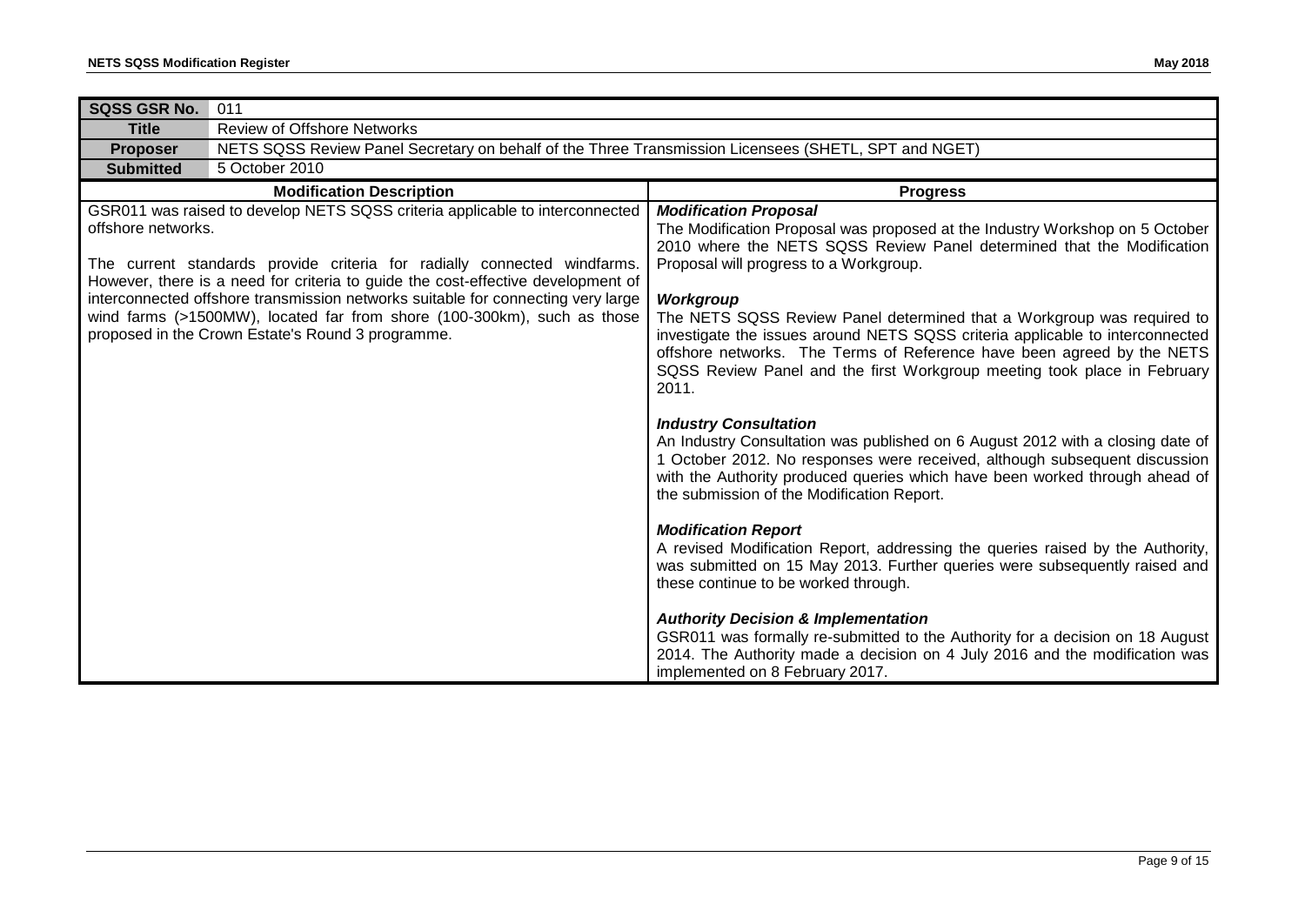| SQSS GSR No.<br>014                                                                                                                                                                                                                                                                                                          |                                                                                                                                                                                                                                                                                                                                                                                                                                                                   |
|------------------------------------------------------------------------------------------------------------------------------------------------------------------------------------------------------------------------------------------------------------------------------------------------------------------------------|-------------------------------------------------------------------------------------------------------------------------------------------------------------------------------------------------------------------------------------------------------------------------------------------------------------------------------------------------------------------------------------------------------------------------------------------------------------------|
| <b>Offshore Transformer Requirements</b><br><b>Title</b>                                                                                                                                                                                                                                                                     |                                                                                                                                                                                                                                                                                                                                                                                                                                                                   |
| John Zammit-Haber (NGET)<br><b>Proposer</b>                                                                                                                                                                                                                                                                                  |                                                                                                                                                                                                                                                                                                                                                                                                                                                                   |
| 19 November 2012<br><b>Submitted</b>                                                                                                                                                                                                                                                                                         |                                                                                                                                                                                                                                                                                                                                                                                                                                                                   |
| <b>Modification Description</b>                                                                                                                                                                                                                                                                                              | <b>Progress</b>                                                                                                                                                                                                                                                                                                                                                                                                                                                   |
| GSR014 was raised to investigate whether the current requirements for two<br>transformers and two substation bays where offshore cables connect to the<br>onshore transmission system is necessary or whether two transformers connected<br>to a single bay or even a single transformer and single bay would be sufficient. | <b>Modification Proposal</b><br>The Modification Proposal was proposed at the NETS SQSS Review Panel<br>meeting on 19 November 2012 where the NETS SQSS Review Panel<br>determined that the Modification Proposal will progress to a Workgroup.                                                                                                                                                                                                                   |
|                                                                                                                                                                                                                                                                                                                              | Workgroup<br>The NETS SQSS Review Panel determined that a Workgroup was required to<br>investigate whether to amend the requirement for two transformers and two<br>substation bays where offshore cables connect to the onshore transmission<br>system. The Terms of Reference have been agreed by the NETS SQSS Review<br>Panel and a Workgroup has been established. The Workgroup Report has since<br>been approved at the April 2014 NETS SQSS Review Panel. |
|                                                                                                                                                                                                                                                                                                                              | <b>Industry Consultation</b><br>An Industry Consultation was published on 13 October 2014 with a closing date<br>of 14 November 2014. Five responses were received (Blue Transmission,<br>DONG Energy, Scottish Power Renewables, Statkraft and National Grid<br>Electricity Transmission).                                                                                                                                                                       |
|                                                                                                                                                                                                                                                                                                                              | <b>Modification Report</b><br>A Modification Report was presented to the 5 August 2015 NETS SQSS Review<br>Panel. It was agreed that this should now be submitted to the Authority.                                                                                                                                                                                                                                                                               |
|                                                                                                                                                                                                                                                                                                                              | The Modification Report was well developed and almost complete however,<br>there were a number of small changes to be made prior to its submission. Due<br>to change of personnel the changes are still outstanding and the Report has not<br>been submitted to the Authority.                                                                                                                                                                                    |
|                                                                                                                                                                                                                                                                                                                              | The Authority has advised that due to 2 years passing since the CBA was<br>completed; a new CBA would be required before the modification could be<br>submitted for decision.                                                                                                                                                                                                                                                                                     |
|                                                                                                                                                                                                                                                                                                                              | <b>Withdrawal</b><br>The SQSS Review Panel voted to withdraw this Modification on 14 June 2017.                                                                                                                                                                                                                                                                                                                                                                   |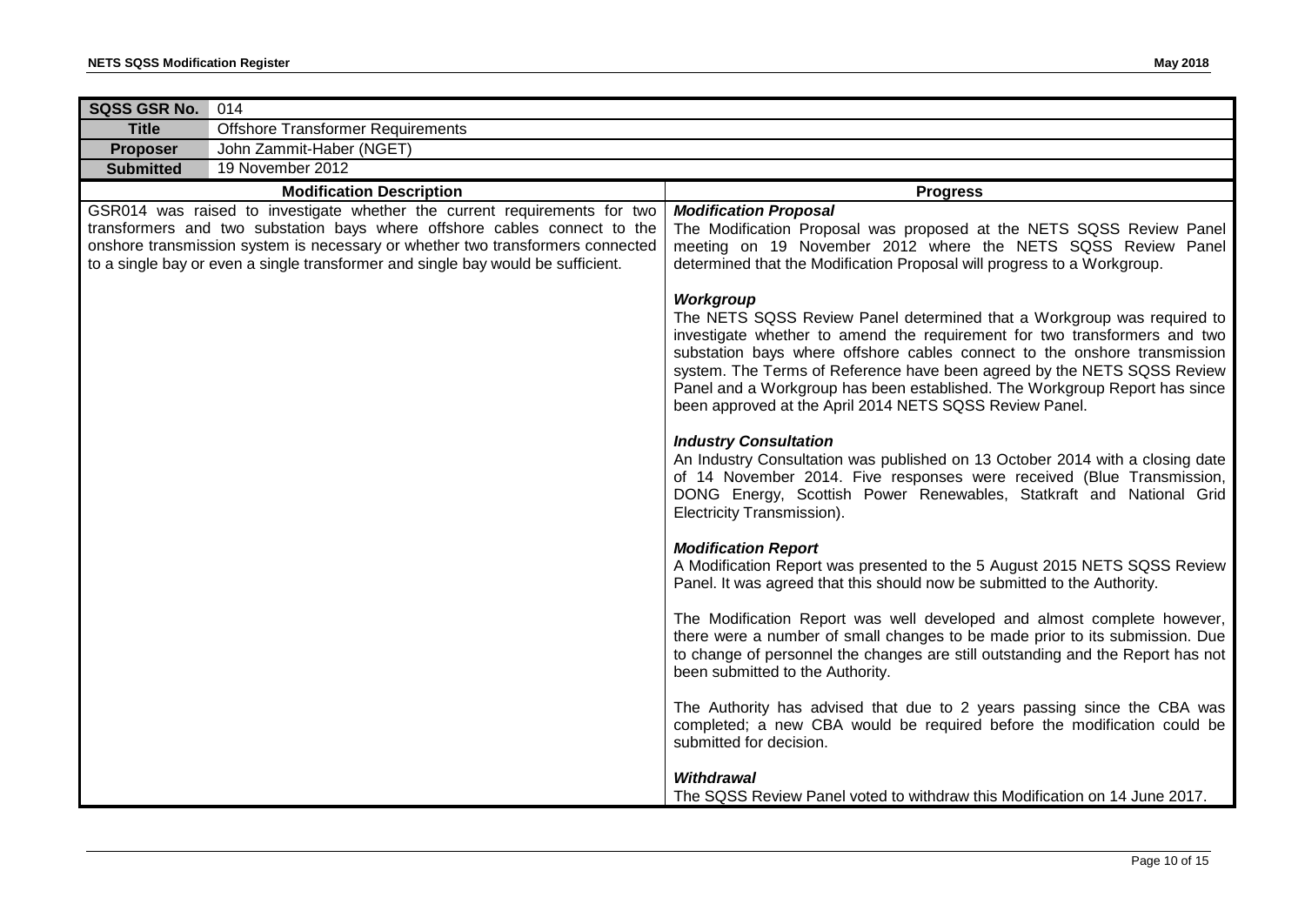| SQSS GSR No.            | 015                                                                                                                                                                                                                                                                                                                                                                                                                                                                                      |                                                                                                                                                                                                                                                                                                                                                                                                                                                                                                                                                                                                                                                                                                                                                                                                                                                                                                                                                                                                                                                                                                                                                                                                                                                                                                                                                                                                                                                                                                                                                                                                                        |
|-------------------------|------------------------------------------------------------------------------------------------------------------------------------------------------------------------------------------------------------------------------------------------------------------------------------------------------------------------------------------------------------------------------------------------------------------------------------------------------------------------------------------|------------------------------------------------------------------------------------------------------------------------------------------------------------------------------------------------------------------------------------------------------------------------------------------------------------------------------------------------------------------------------------------------------------------------------------------------------------------------------------------------------------------------------------------------------------------------------------------------------------------------------------------------------------------------------------------------------------------------------------------------------------------------------------------------------------------------------------------------------------------------------------------------------------------------------------------------------------------------------------------------------------------------------------------------------------------------------------------------------------------------------------------------------------------------------------------------------------------------------------------------------------------------------------------------------------------------------------------------------------------------------------------------------------------------------------------------------------------------------------------------------------------------------------------------------------------------------------------------------------------------|
| <b>Title</b>            | Normal Infeed Loss Risk                                                                                                                                                                                                                                                                                                                                                                                                                                                                  |                                                                                                                                                                                                                                                                                                                                                                                                                                                                                                                                                                                                                                                                                                                                                                                                                                                                                                                                                                                                                                                                                                                                                                                                                                                                                                                                                                                                                                                                                                                                                                                                                        |
| <b>Proposer</b>         | Graham Stein (NGET)                                                                                                                                                                                                                                                                                                                                                                                                                                                                      |                                                                                                                                                                                                                                                                                                                                                                                                                                                                                                                                                                                                                                                                                                                                                                                                                                                                                                                                                                                                                                                                                                                                                                                                                                                                                                                                                                                                                                                                                                                                                                                                                        |
| <b>Submitted</b>        | 27 May 2013                                                                                                                                                                                                                                                                                                                                                                                                                                                                              |                                                                                                                                                                                                                                                                                                                                                                                                                                                                                                                                                                                                                                                                                                                                                                                                                                                                                                                                                                                                                                                                                                                                                                                                                                                                                                                                                                                                                                                                                                                                                                                                                        |
|                         | <b>Modification Description</b>                                                                                                                                                                                                                                                                                                                                                                                                                                                          | <b>Progress</b>                                                                                                                                                                                                                                                                                                                                                                                                                                                                                                                                                                                                                                                                                                                                                                                                                                                                                                                                                                                                                                                                                                                                                                                                                                                                                                                                                                                                                                                                                                                                                                                                        |
| deviation below 49.5Hz. | GSR015 was raised to amend the GSR007 requirement to contain a loss of up<br>to 1320MW to the normal infeed loss criteria of -0.5Hz in operational timescales<br>from 1 April 2014 onwards, without restricting new connection activity.<br>The proposed change would therefore avoid an increase in costs incurred to<br>procure additional frequency response. If the change is not made, these costs<br>will be incurred in the absence of any actual change in the risk of frequency | <b>Modification Proposal</b><br>The Modification Proposal was proposed at the NETS SQSS Review Panel<br>meeting on 5 June 2013. Further comment was invited from NETS SQSS<br>Review Panel Members. It was agreed that the Modification Proposal will not<br>progress to a Workgroup but straight to Industry Consultation.<br>Workgroup<br>A Workgroup was not established for GSR015.<br><b>Industry Consultation</b><br>An Industry Consultation was published on 11 November 2013 with a closing<br>date of 6 December 2013. Three responses were received (EDF Energy,<br>National Grid Electricity Transmission and Scottish and Southern Energy).<br><b>Modification Report</b><br>A Modification Report that summarises the Industry Consultation responses has<br>been produced and submitted to the Authority for a decision.<br><b>Authority Decision &amp; Implementation</b><br>GSR015 was initially submitted to the Authority for a decision on 10 March 2014.<br>The Authority responded with a number of questions. These were addressed<br>and GSR015 was formally re-submitted to the Authority for a decision on 13<br>August 2014. The Authority approved GSR015 on 3 December 2014. However,<br>for these changes to take effect, the Authority will need to modify the electricity<br>transmission licenses so that they refer to the new version of the NETS SQSS.<br>Since this modification is not considered to be time-critical, the Authority has not<br>yet issued a statutory consultation to modify the licenses. The Authority will do<br>this at an appropriate stage in the future. |
|                         |                                                                                                                                                                                                                                                                                                                                                                                                                                                                                          | The Authority made a decision to implement this modification alongside GSR008<br>and GSR011 on 8 February 2017.                                                                                                                                                                                                                                                                                                                                                                                                                                                                                                                                                                                                                                                                                                                                                                                                                                                                                                                                                                                                                                                                                                                                                                                                                                                                                                                                                                                                                                                                                                        |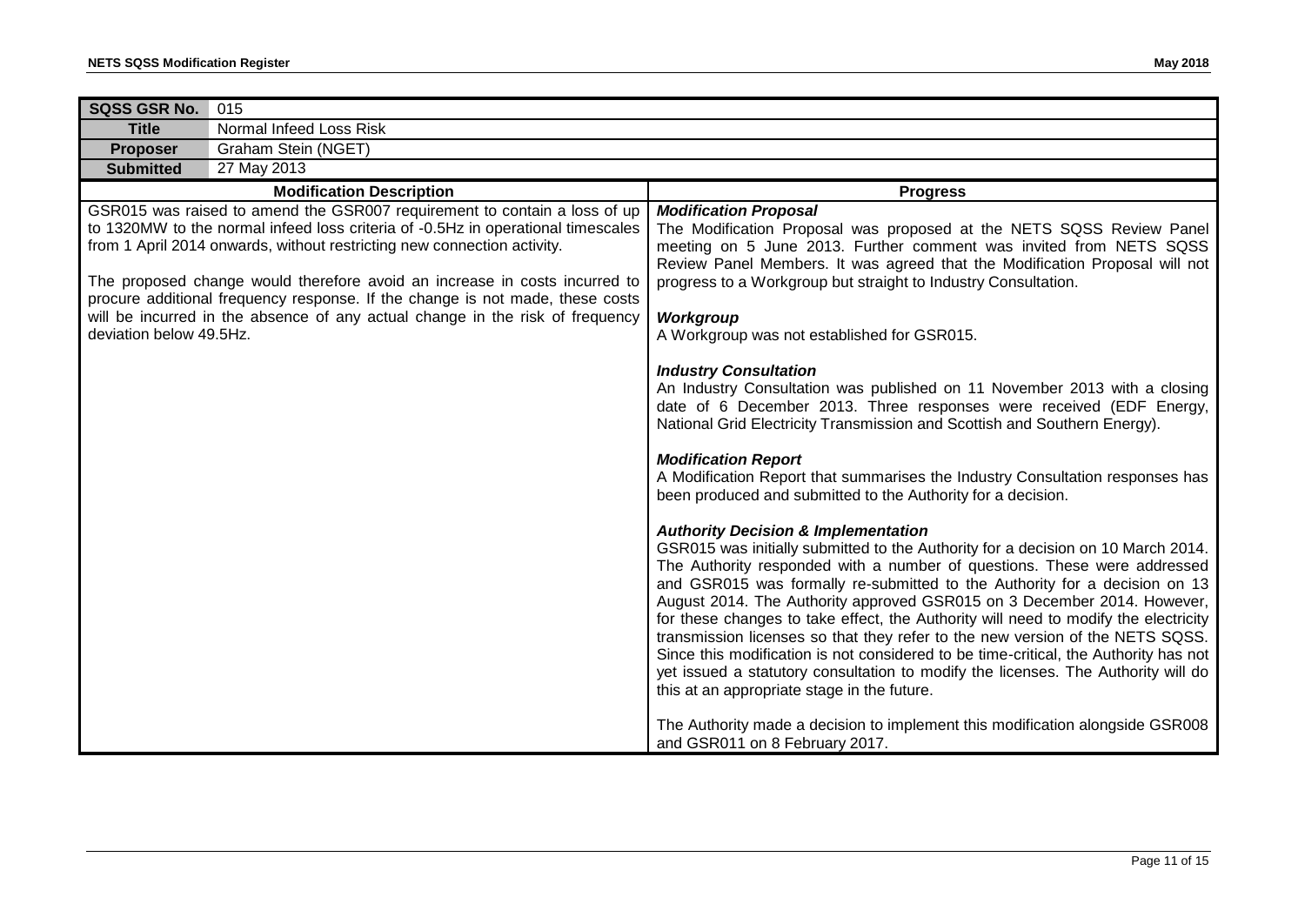| SQSS GSR No.     | 017                                                                                                                                                         |                                                                                  |
|------------------|-------------------------------------------------------------------------------------------------------------------------------------------------------------|----------------------------------------------------------------------------------|
| <b>Title</b>     | Treatment of Switch Faults in Operational Timescales                                                                                                        |                                                                                  |
|                  |                                                                                                                                                             |                                                                                  |
| <b>Proposer</b>  | Ben Marshall (NGET)                                                                                                                                         |                                                                                  |
| <b>Submitted</b> | 5 February 2014                                                                                                                                             |                                                                                  |
|                  | <b>Modification Description</b>                                                                                                                             | <b>Progress</b>                                                                  |
|                  | Under the current version of the NETS SQSS, switch faults are secured for new                                                                               | <b>Modification Proposal</b>                                                     |
|                  | generation connections but only with respect to limiting the loss of power infeed                                                                           | The Modification Proposal was proposed at the NETS SQSS Review Panel             |
|                  | to the infrequent infeed loss risk. Switch faults can potentially cause wider                                                                               | meeting on 5 February 2014 where the NETS SQSS Review Panel determined           |
|                  | system issues such as instability, system splits, cascade tripping and voltage                                                                              | that the Modification Proposal will progress to a Workgroup, subject to          |
|                  | collapse depending on the substation at which they occur, the network running<br>arrangement and the generation and demand levels at the time of the fault. | ratification of the Terms of Reference.                                          |
|                  |                                                                                                                                                             | <b>Workgroup</b>                                                                 |
|                  | GSR017 will therefore undertake a review of the current NETS SQSS and will                                                                                  | The NETS SQSS Review Panel determined that a Workgroup was required to           |
|                  | determine the need case for securing against the above challenges in the event                                                                              | investigate these issues. The Terms of Reference have been agreed by the         |
|                  | of switch faults in operational timescales.                                                                                                                 | NETS SQSS Review Panel and a Workgroup has been established.                     |
|                  |                                                                                                                                                             |                                                                                  |
|                  |                                                                                                                                                             | Due to the complex issues this Workgroup is investigating, they are not expected |
|                  |                                                                                                                                                             | to report back to the NETS SQSS Review Panel in 2015. A withdrawal paper         |
|                  |                                                                                                                                                             | was submitted to Panel on 8 February 2017 and subsequently this Modification     |
|                  |                                                                                                                                                             | has been withdrawn.                                                              |
|                  |                                                                                                                                                             |                                                                                  |
|                  |                                                                                                                                                             | <b>Industry Consultation</b>                                                     |
|                  |                                                                                                                                                             | GSR017 did not progress to this stage.                                           |
|                  |                                                                                                                                                             |                                                                                  |
|                  |                                                                                                                                                             | <b>Modification Report</b><br>GSR017 did not progress to this stage.             |
|                  |                                                                                                                                                             |                                                                                  |
|                  |                                                                                                                                                             | <b>Authority Decision &amp; Implementation</b>                                   |
|                  |                                                                                                                                                             | GSR017 did not progress to this stage.                                           |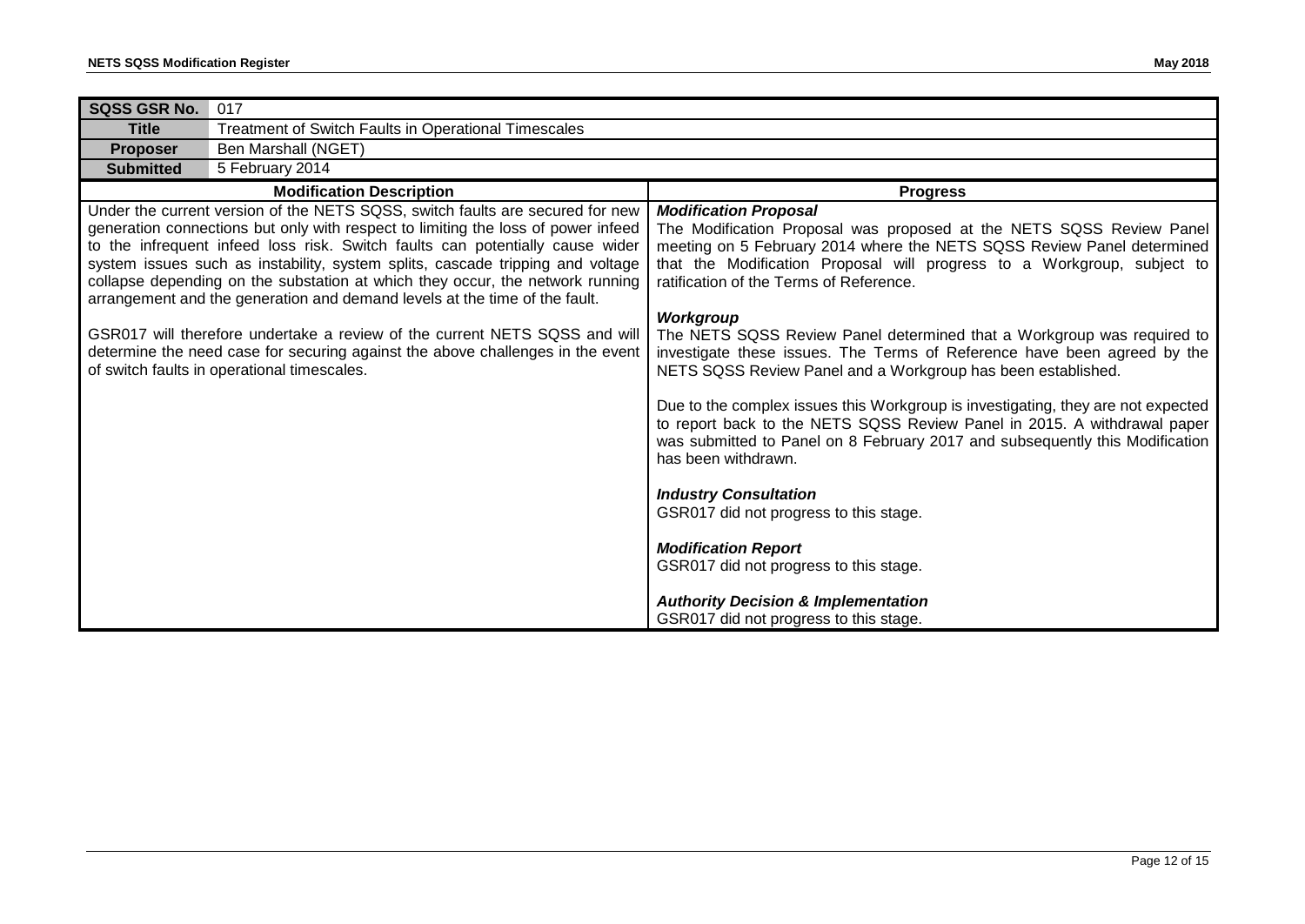| <b>SQSS GSR No.</b>                                                                                                                                                                                                                                                                                                                                                                                                                                                                                                                                                                                                                                                                                                                                                                                                                                            | 019                                            |                                                                                                                                                                                                                                                                                                                                                                                                                                                                                                                                                                                                                                              |
|----------------------------------------------------------------------------------------------------------------------------------------------------------------------------------------------------------------------------------------------------------------------------------------------------------------------------------------------------------------------------------------------------------------------------------------------------------------------------------------------------------------------------------------------------------------------------------------------------------------------------------------------------------------------------------------------------------------------------------------------------------------------------------------------------------------------------------------------------------------|------------------------------------------------|----------------------------------------------------------------------------------------------------------------------------------------------------------------------------------------------------------------------------------------------------------------------------------------------------------------------------------------------------------------------------------------------------------------------------------------------------------------------------------------------------------------------------------------------------------------------------------------------------------------------------------------------|
| <b>Title</b>                                                                                                                                                                                                                                                                                                                                                                                                                                                                                                                                                                                                                                                                                                                                                                                                                                                   | Review of Chapter 7 Double Busbar Requirements |                                                                                                                                                                                                                                                                                                                                                                                                                                                                                                                                                                                                                                              |
| <b>Proposer</b>                                                                                                                                                                                                                                                                                                                                                                                                                                                                                                                                                                                                                                                                                                                                                                                                                                                | Gareth Parker (DONG Energy)                    |                                                                                                                                                                                                                                                                                                                                                                                                                                                                                                                                                                                                                                              |
| <b>Submitted</b>                                                                                                                                                                                                                                                                                                                                                                                                                                                                                                                                                                                                                                                                                                                                                                                                                                               | 2 April 2014                                   |                                                                                                                                                                                                                                                                                                                                                                                                                                                                                                                                                                                                                                              |
|                                                                                                                                                                                                                                                                                                                                                                                                                                                                                                                                                                                                                                                                                                                                                                                                                                                                | <b>Modification Description</b>                | <b>Progress</b>                                                                                                                                                                                                                                                                                                                                                                                                                                                                                                                                                                                                                              |
| DONG Energy suggests that current interpretation of the NETS SQSS mandates<br>the use of a double busbar (or equivalent) arrangement for the first onshore<br>substation for offshore transmission system connections. However, a cost<br>benefit analysis (CBA) performed by DONG Energy aims to demonstrate that<br>this requirement is not the most economic and efficient solution for all offshore<br>wind-farm connections. DONG Energy therefore proposes that this interpretation<br>within the NETS SQSS for the need to have double busbar substation<br>arrangements is addressed and subject to NETS SQSS Review Panel<br>assessment, this deterministic requirement be removed if no net benefit can be<br>demonstrated for this configuration of switchgear when considering the specific<br>characteristics of offshore generation connections. |                                                | <b>Modification Proposal</b><br>The Modification Proposal was proposed at the NETS SQSS Review Panel<br>meeting on 2 April 2014 where the NETS SQSS Review Panel determined that<br>the Modification Proposal required further consideration at a dedicated<br>Workshop that was scheduled for 23 May 2014.<br><b>Workgroup</b><br>Following this Workshop, the NETS SQSS Review Panel determined that a<br>Workgroup was required to investigate these issues further. The Terms of<br>Reference were approved at the 4 June 2014 NETS SQSS Review Panel and a<br>Workgroup has been established.                                           |
|                                                                                                                                                                                                                                                                                                                                                                                                                                                                                                                                                                                                                                                                                                                                                                                                                                                                |                                                | Following a review at the Panel held on 5 October 2016 this this modification<br>was re-tabled for an update to be given at the next Panel meeting on 5<br>December 2016. The Panel voted to withdraw this Modification at the December<br>Panel meeting; this was communicated with DONG whom accepted the<br>withdrawal. A Paper has not been submitted. The Modification will either be<br>absorbed in the work around the Chapter 7 Review or withdrawn.<br><b>Withdrawal</b><br>The SQSS Review Panel voted to request withdrawal of this Modification on 14<br>June 2017. Consequently the Modification was withdrawn by the Proposer. |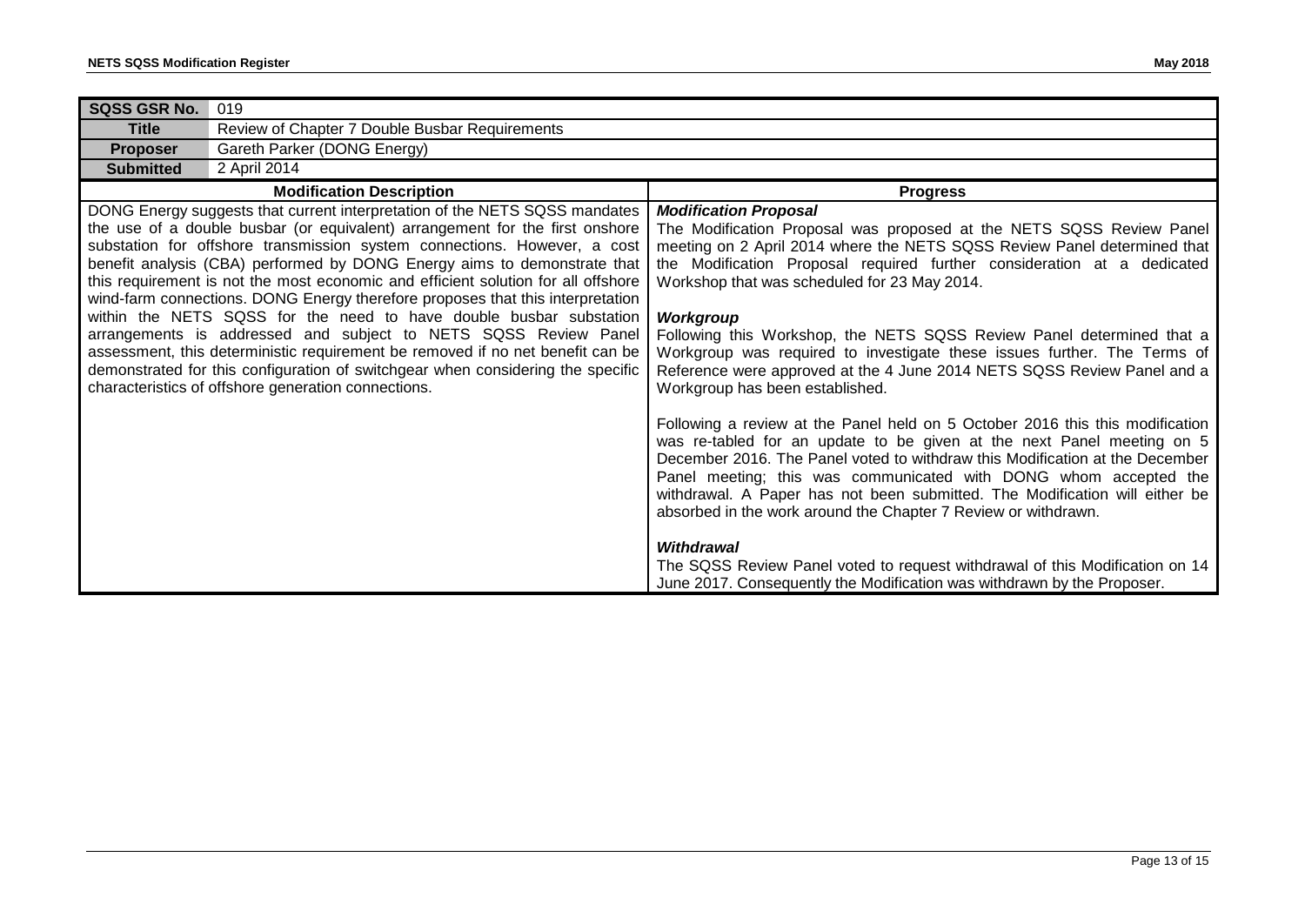| SQSS GSR No.                                                                                                                                                                                                                                                                                                                                                                                                                                                                                                                                                                                                                                                                                                           | 020                                                                                                           |                                                                                                                                                                                                                                                                                                                                                                                                                                                                                                                                                                                                            |
|------------------------------------------------------------------------------------------------------------------------------------------------------------------------------------------------------------------------------------------------------------------------------------------------------------------------------------------------------------------------------------------------------------------------------------------------------------------------------------------------------------------------------------------------------------------------------------------------------------------------------------------------------------------------------------------------------------------------|---------------------------------------------------------------------------------------------------------------|------------------------------------------------------------------------------------------------------------------------------------------------------------------------------------------------------------------------------------------------------------------------------------------------------------------------------------------------------------------------------------------------------------------------------------------------------------------------------------------------------------------------------------------------------------------------------------------------------------|
| <b>Title</b>                                                                                                                                                                                                                                                                                                                                                                                                                                                                                                                                                                                                                                                                                                           | Modification of Clause 7.8.1.1 to Allow Single Transformer Offshore Substations of Capacity Greater Than 90MW |                                                                                                                                                                                                                                                                                                                                                                                                                                                                                                                                                                                                            |
| <b>Proposer</b>                                                                                                                                                                                                                                                                                                                                                                                                                                                                                                                                                                                                                                                                                                        | <b>Nigel Platt (Siemens Power Transmission)</b>                                                               |                                                                                                                                                                                                                                                                                                                                                                                                                                                                                                                                                                                                            |
| <b>Submitted</b>                                                                                                                                                                                                                                                                                                                                                                                                                                                                                                                                                                                                                                                                                                       | 27 October 2014                                                                                               |                                                                                                                                                                                                                                                                                                                                                                                                                                                                                                                                                                                                            |
|                                                                                                                                                                                                                                                                                                                                                                                                                                                                                                                                                                                                                                                                                                                        | <b>Modification Description</b>                                                                               | <b>Progress</b>                                                                                                                                                                                                                                                                                                                                                                                                                                                                                                                                                                                            |
| Siemens, along with other manufacturers, are developing new systems to<br>provide lower cost export of offshore wind farm power to shore. A common<br>feature of these systems is the simplification of the offshore equipment and in<br>particular a reduction in the number of transformers on each offshore<br>installation. Siemens propose that current interpretation of the NETS SQSS<br>prevents the use of single transformer installations at power levels above 90MW<br>and that this is hampering the introduction of these lower cost solutions.<br>Siemens have therefore requested a review of the relevant sections of the NETS<br>SQSS to allow the compliant use of these new, lower cost solutions. |                                                                                                               | <b>Modification Proposal</b><br>The Modification Proposal was proposed at the NETS SQSS Review Panel<br>meeting on 3 December 2014 where the NETS SQSS Review Panel determined<br>that the Modification Proposal required further consideration and that a<br>Workgroup should be established.<br><b>Workgroup</b><br>The NETS SQSS Review Panel determined that a Workgroup was required to<br>investigate these issues. The Terms of Reference were approved at the 1 April<br>2015 NETS SQSS Review Panel and a Workgroup has been established. The<br>first Workgroup meeting was held on 5 June 2015. |
|                                                                                                                                                                                                                                                                                                                                                                                                                                                                                                                                                                                                                                                                                                                        |                                                                                                               | <b>Industry Consultation</b><br>GSR020 has not yet progressed to this stage.                                                                                                                                                                                                                                                                                                                                                                                                                                                                                                                               |
|                                                                                                                                                                                                                                                                                                                                                                                                                                                                                                                                                                                                                                                                                                                        |                                                                                                               | <b>Modification Report</b><br>The decision was taken at the 7 October 2015 NETS SQSS Review Panel that<br>an Open Letter and Guidance Note clarifying the relevant sections of the<br>standards shall formally replace any official submission to the Authority to<br>request a change to the NETS SQSS.                                                                                                                                                                                                                                                                                                   |
|                                                                                                                                                                                                                                                                                                                                                                                                                                                                                                                                                                                                                                                                                                                        |                                                                                                               | <b>Authority Decision &amp; Implementation</b><br>The Open Letter and Guidance Note negates the need for a change to the NETS<br>SQSS and therefore no Authority decision is required. GSR020: Modification of<br>Clause 7.8.1.1 to Allow Single Transformer Offshore Substations of Capacity<br>Greater Than 90MW is therefore considered as concluded and closed and shall<br>be removed from the NETS SQSS Modification Register accordingly.                                                                                                                                                           |